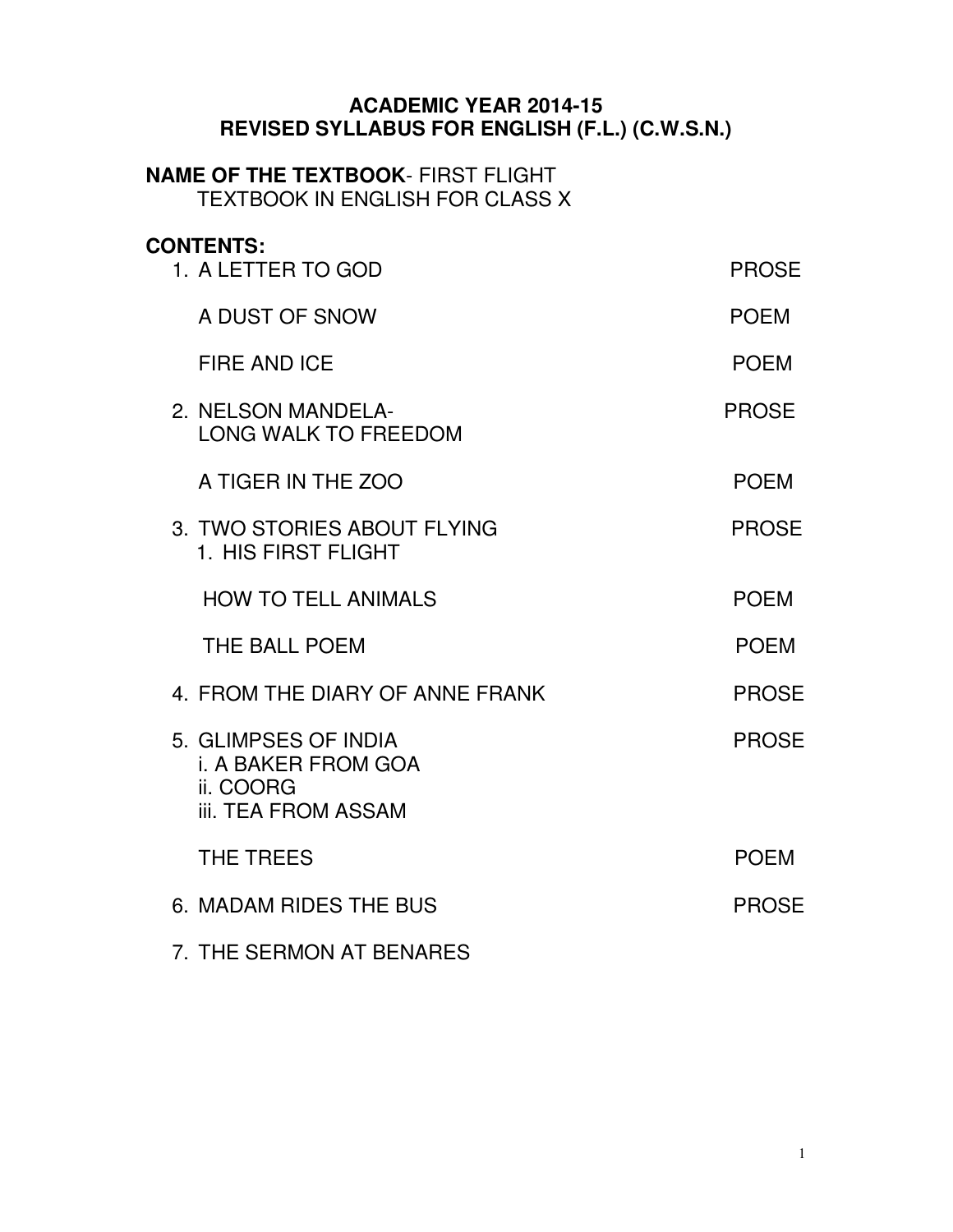**SUPPLEMENTARY READER** IN ENGLISH FOR CLASS X FOOTPRINTS WITHOUT FEET

### **CONTENTS:**

- 1. THE THIEF'S STORY
- 2. A QUESTION OF TRUST
- 3. FOOTPRINTS WITHOUT FEET
- 4. BHOLI
- 5. THE BOOK THAT SAVED THE EARTH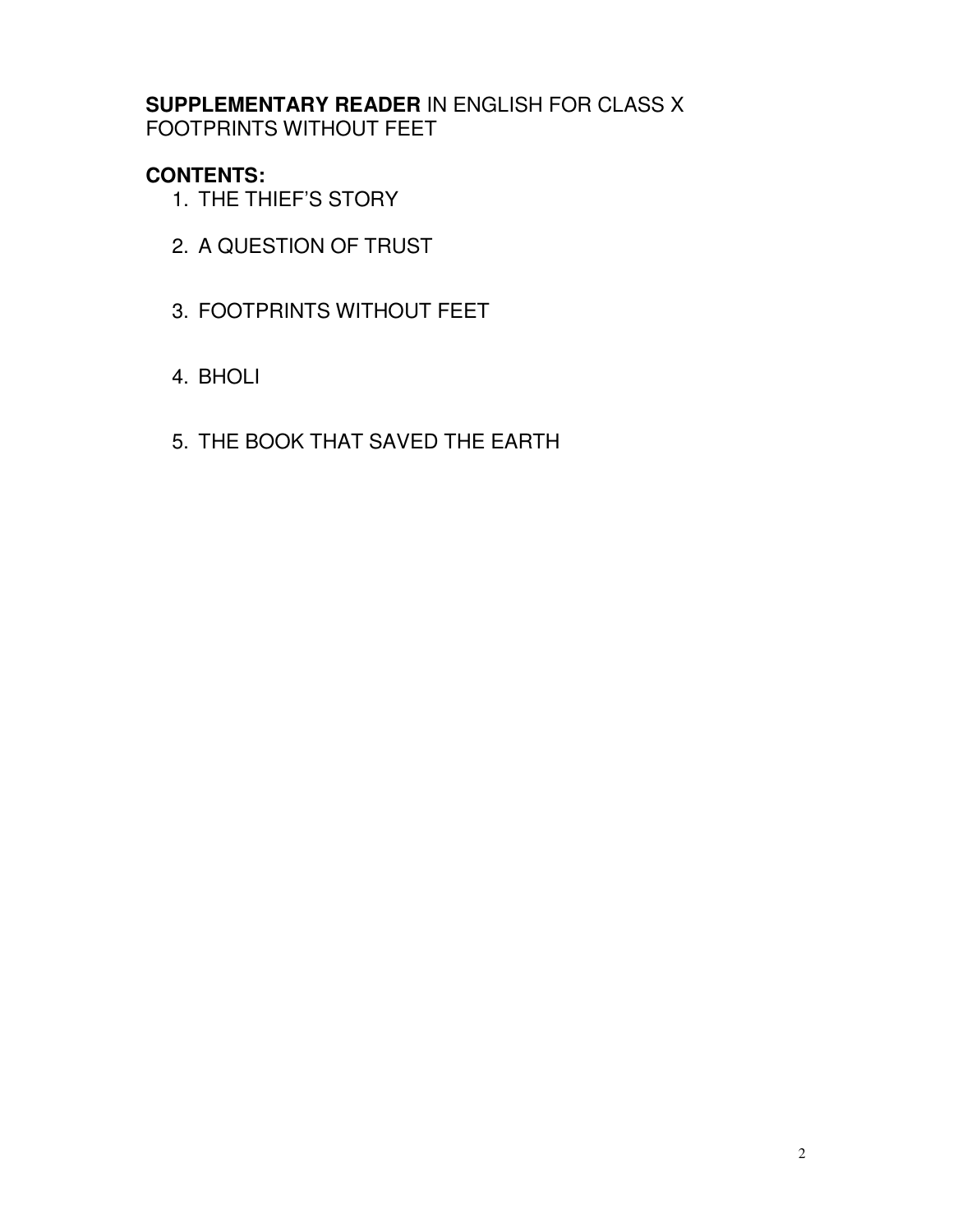| <b>SECTION A READING</b> | <b>16 MARKS</b>      |
|--------------------------|----------------------|
|                          | <b>ALLOTED MARKS</b> |
| 1. SEEN PASSAGE          |                      |
| 2. FLOW CHART            | 5                    |
| 3. UNSEEN PASSAGE        | Б,                   |

| <b>SECTION B TEXT AND SUPPLEMENTARY</b>                                                                                          | <b>32 MARKS</b>           |
|----------------------------------------------------------------------------------------------------------------------------------|---------------------------|
| 4. A. QUESTIONS WITH REFERENCE TO THE TEXT                                                                                       | <b>ALLOTED MARKS</b><br>4 |
| <b>B. QUESTIONS IN ABOUT 10 WORDS EACH</b><br>(OPTIONS TO BE GIVEN) (ANY FOUR OUT OF SIX)                                        | 8                         |
| C. EXTRACTS FROM TEXT IN ABOUT 15-20 WORDS<br>(OPTIONS TO BE GIVEN) (ANY TWO OUT OF THREE)                                       | 4                         |
| D. CHOOSE THE MEANING OF THE UNDERLINED<br>WORD. ALTERNATIVES TO BE GIVEN.                                                       | $\mathbf{P}$              |
| 5. A. EXTRACTS WITH REFERENCE TO POEMS.<br>QUESTIONS TO BE ASKED BASED ON MEANINGS,<br>TITLE OF THE POEM, POET, SIMPLE QUESTIONS | 4                         |
| <b>B. QUESTIONS WITH REFERENCE TO POEMS IN 15-20</b><br><b>WORDS EACH</b><br>(ANY TWO OUT OF FOUR) (OPTIONS TO BE GIVEN)         | 4                         |
| 6. QUESTIONS WITH REFERENCE TO SUPPLEMENTARY.<br>IN ABOUT 15-20 WORDS EACH<br>(ANY TWO OUT OF FIVE QUESTIONS)                    | 6                         |
| <b>SECTION C</b>                                                                                                                 |                           |
| 7. A. FILL IN THE BLANKS WITH SUITABLE WORDS.<br>(WORDS TO BE GIVEN IN BRACKETS<br><b>3 SENTENCES TO BE GIVEN</b>                | 3                         |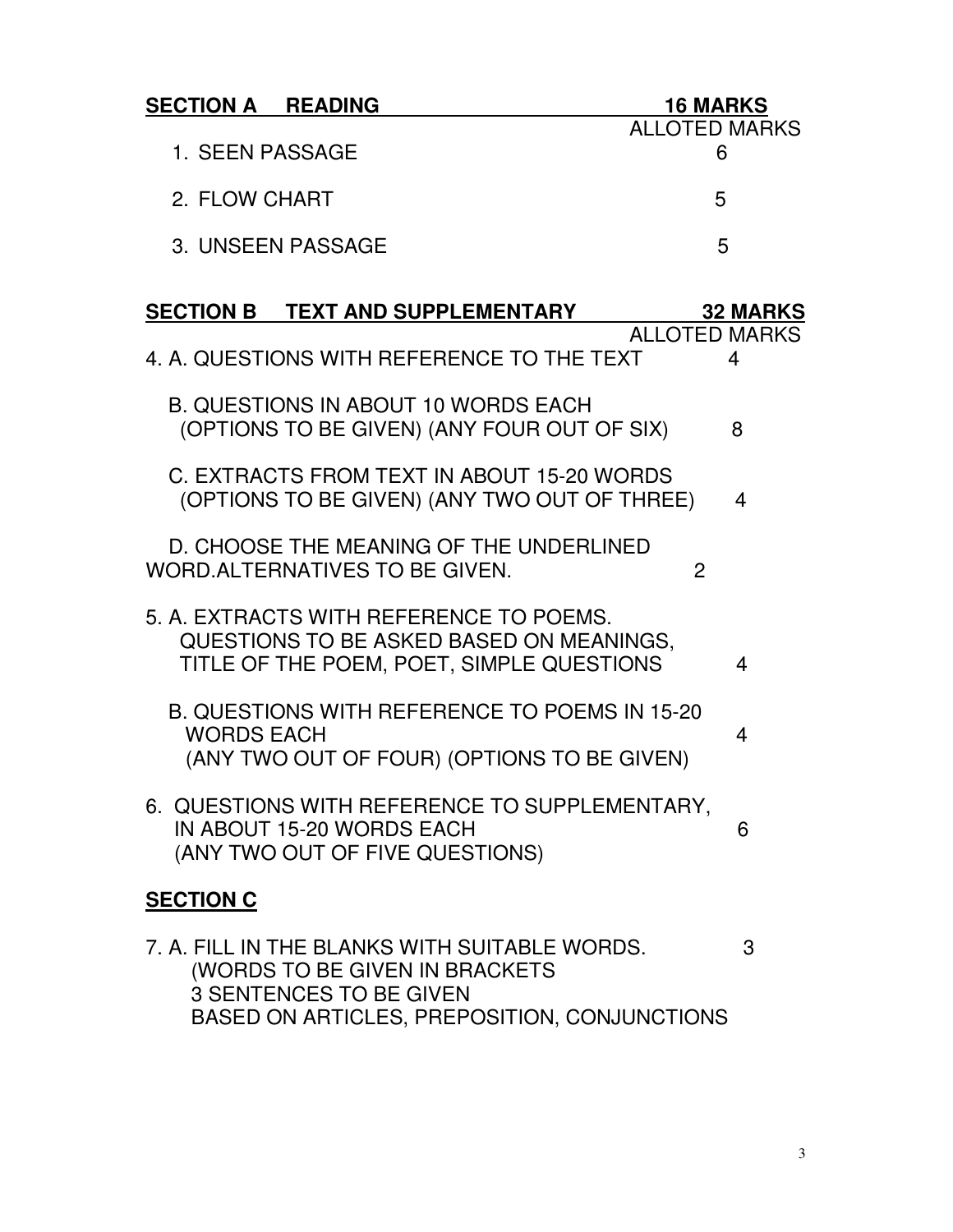B. MODALS 3

 USE OF MODALS VERBS IN A GIVEN SITUATION (CAN, COULD, MAY, MIGHT, WILL, WOULD, MUST, SHALL, SHOULD, OUGHT TO, SHOULDN'T, MUSTN'T, COULDN'T) ONLY THE ONES MENTIONED ABOVE

C. DO AS DIRECTED 4

- GIVE SENTENCES BASED ON- 1) QUESTION TAG 2) GENDER 3) VERB TENSES (PRESENT, PAST, FUTURE) 4) PREFIXES, SUFFIXES 5) DEGREES OF ADJECTIVES (POSTIVE/COMPARATIVE/SUPERLATIVE) 6) ADVERBS
- D. REPORTING VERBS IN SENTENCE FORM 3
- E. FILL IN THE BLANKS USING THE SUITABLE VERB 3 FORMS OF THE VERBS GIVEN IN THE BRACKETS THE VERB SHOULD BE GIVEN AGAINST EACH SENTENCE GIVE 3 SENTENCES

#### **SECTION D**

| 8. A. PIE-CHART/ BAR DIAGRAM<br>EITHER OF THE FOLLOWING TO BE GIVEN<br>TO BE DESCRIBED IN 45-50 WORDS |   |
|-------------------------------------------------------------------------------------------------------|---|
| <b>B. PICTURE DESCRIPTION</b><br>TO BE DESCRIBED IN 50-60 WORDS                                       |   |
| 9. FORMAL/INFORMAL LETTER<br>EITHER OF THE FOLLOWING TO BE GIVEN                                      | h |
| 10. DIARY ENTRY/MONEY-ORDER<br>EITHER OF THE FOLLOWING TO BE GIVEN                                    |   |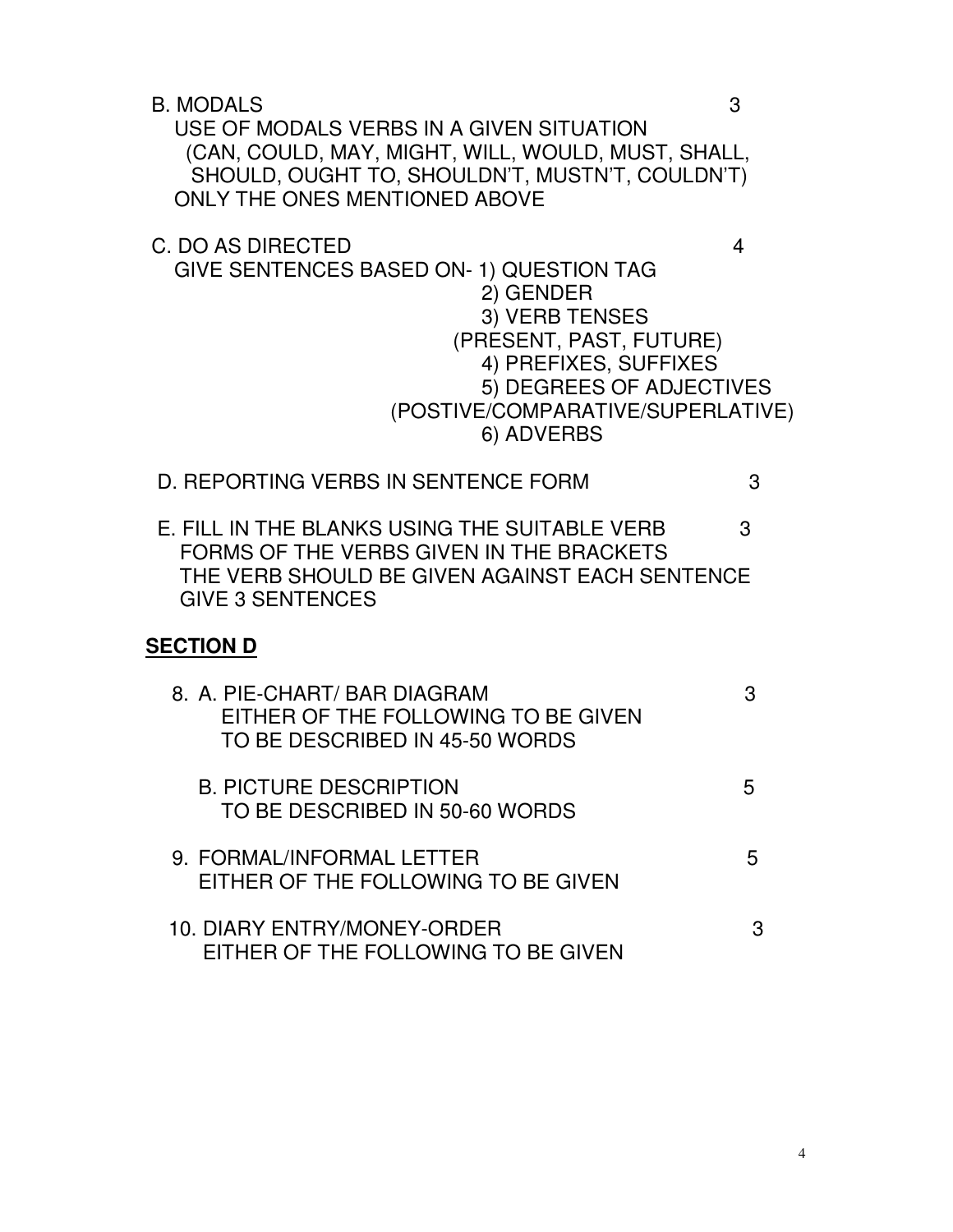## **ALLOTMENT OF MARKS ENGLISH (F.L.) C.W.S.N.**

ENGLISH (F.L.) THEORY QUESTION PAPER MAX. MARKS-80

### ASSIGNMENT/PROJECT MARKS-10

### INTERNAL ASSESSMENT MARKS-10 TOTAL MARKS-100

| <b>SECTION A - READING</b>         | <b>16 MARKS</b>       |
|------------------------------------|-----------------------|
| SECTION B - TEXT AND SUPPLEMENTARY | 32 MARKS              |
| <b>SECTION C - GRAMMAR</b>         | 16 MARKS              |
| <b>SECTION D - WRITING</b>         | 16 MARKS              |
|                                    | <b>TOTAL MARKS 80</b> |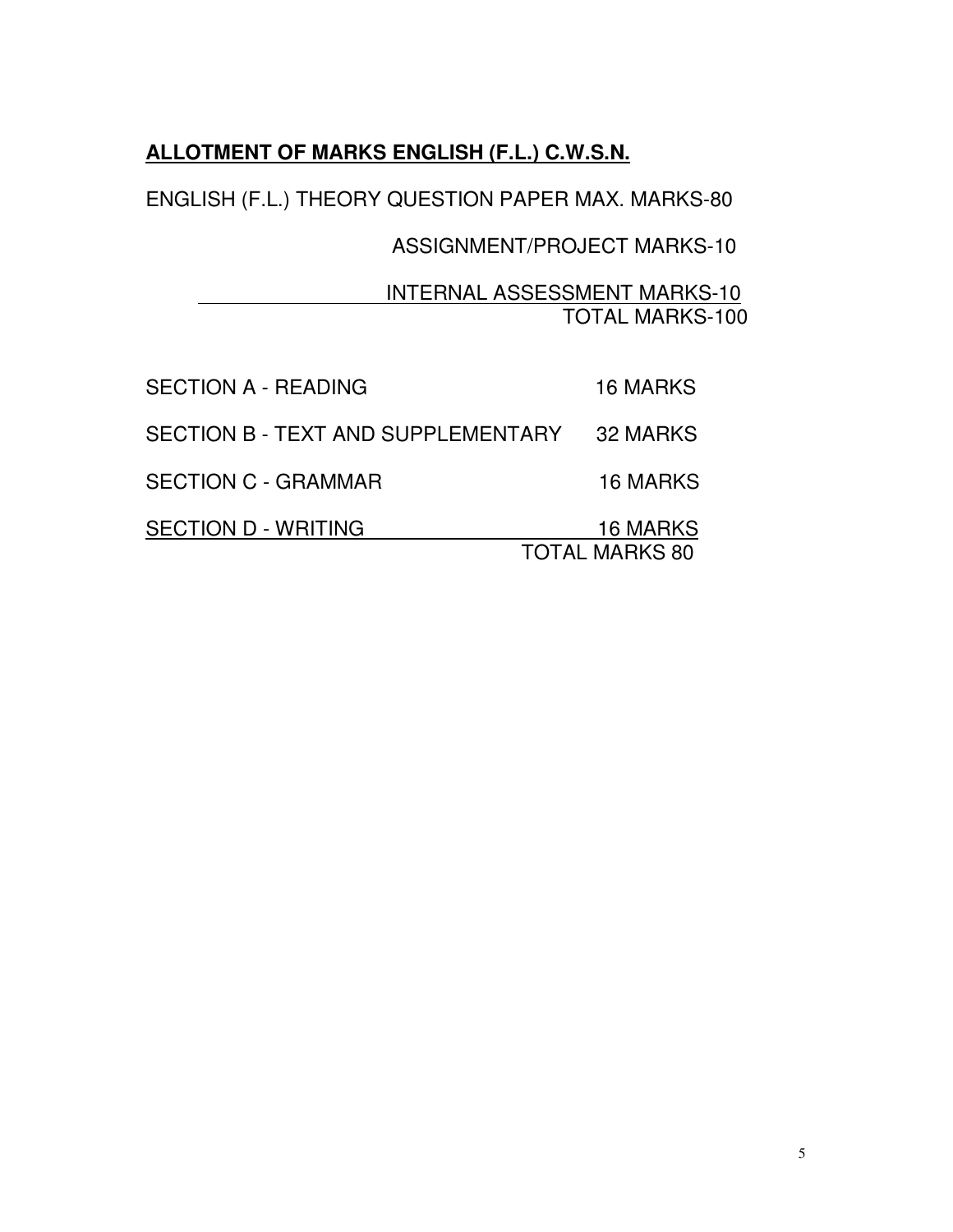## **DELETED CONTENT**

- 3. II BLACK AEROPLANE
- 5. THE HUNDRED DRESSES-I
- 6. THE HUNDRED DRESSES-I
- 8. MIJBIL THE OTTER
- 11. THE PROPOSAL

### **POEMS**

- AMANDA
- ANIMALS
- FOG
- THE TALE OF CUSTARD THE DRAGON
- FOR ANNE GREGORY

### **SUPPLEMENTARY READER**

- 1. A TRIUMPH OF SURGERY
- 2. THE MIDNIGHT VISITOR
- 6. THE MAKING OF A SCIENTIST
- 7. THE NECKLACE
- 8. THE HACK DRIVER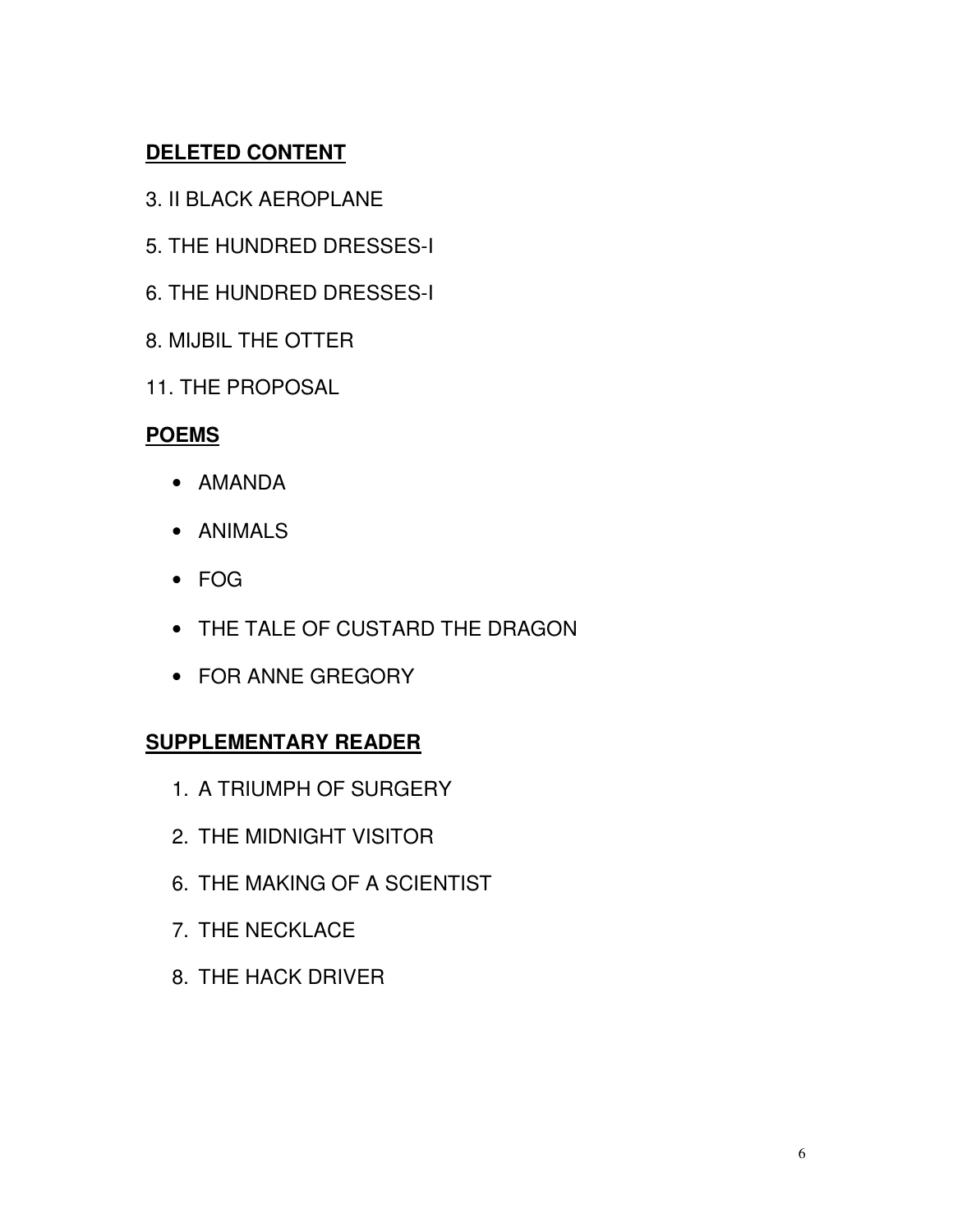### TIME: 2 ½ Hours

|  | ENGLISH (F.L) (WSN Subject code S - | 11111 |  |
|--|-------------------------------------|-------|--|
|  |                                     |       |  |
|  |                                     |       |  |

Total No. of Questions: 10

(Printed Pages: 16) Maximum Marks: 80

| This paper consists of our sections:      |          |
|-------------------------------------------|----------|
| <b>Section A: Reading</b>                 | 16 marks |
| <b>Section B: Text and Supplementary.</b> | 32 marks |
| Section C: Grammar                        | 16 marks |
| <b>Section D: Writing</b>                 | 16 marks |

Instructions:

- i. All questions are compulsory.
- ii. Do not write anything on the question paper except the seat number in the space provided.
- iii. All the answers must be correctly numbered as in the question paper.
- iv. Ensure that questions for each section are answered together.
- v. Adhere to the word limit given in each question.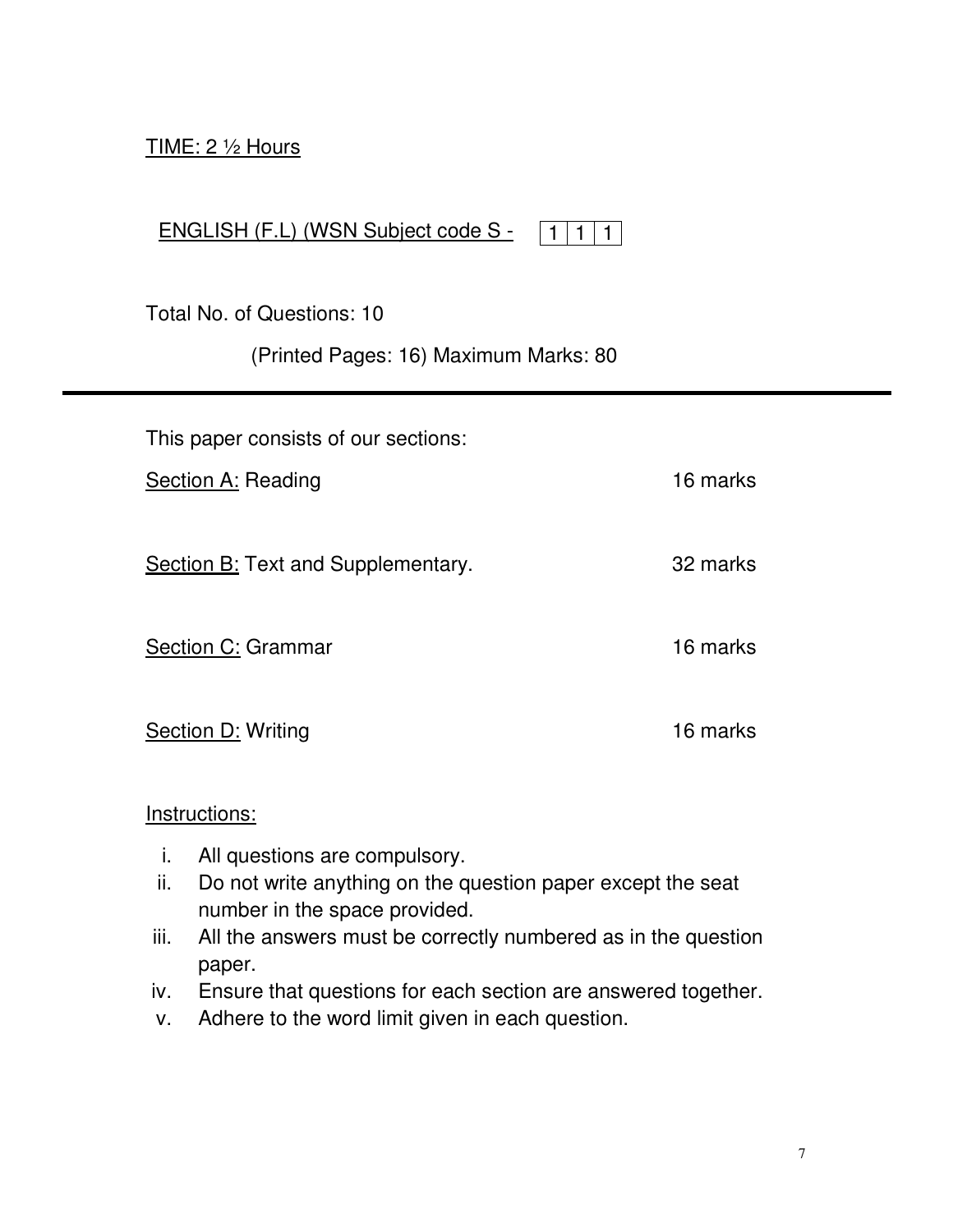### Section A

1. Read the following passage and answer the questions set below it.

The only women in the world who has scaled Mt. Everest twice was born in a Society where the birth of a son was regarded as a blessing, and a daughter though not considered a curse, was not generally welcome . When her mother was expecting Santosh, a travelling 'holy man', giving her his blessing, assumed that she wanted a son. But, to everyone's surprise the unborn child's grandmother who was standing close by, told him that they did not want a son.

Santosh was born the sixth child in a family, with five sons, a sister and five brothers.

Wishing always to study "a bit more" and with her father slowly getting used to her urge for more education. Santosh passed the high School examinations and went to Jaipur.

1(A) With reference to the passage do as directed. (2)

- i. Find a word from paragraph opposite in meaning to 'curse'.
- ii. Find a word from passage 2 similar in meaning to 'extra'.

1(B) On the basis of your reading of the passage.

Choose the correct alternative and write the appropriate letter only. (Do not copy the stem). (4)

- i. Santosh was born…..
	- a) The only child
	- b) The sixth child
	- c) The first child
- ii. Santosh had an urge for …..
	- a) Climbing mountains
	- b) Finding a job
	- c) More education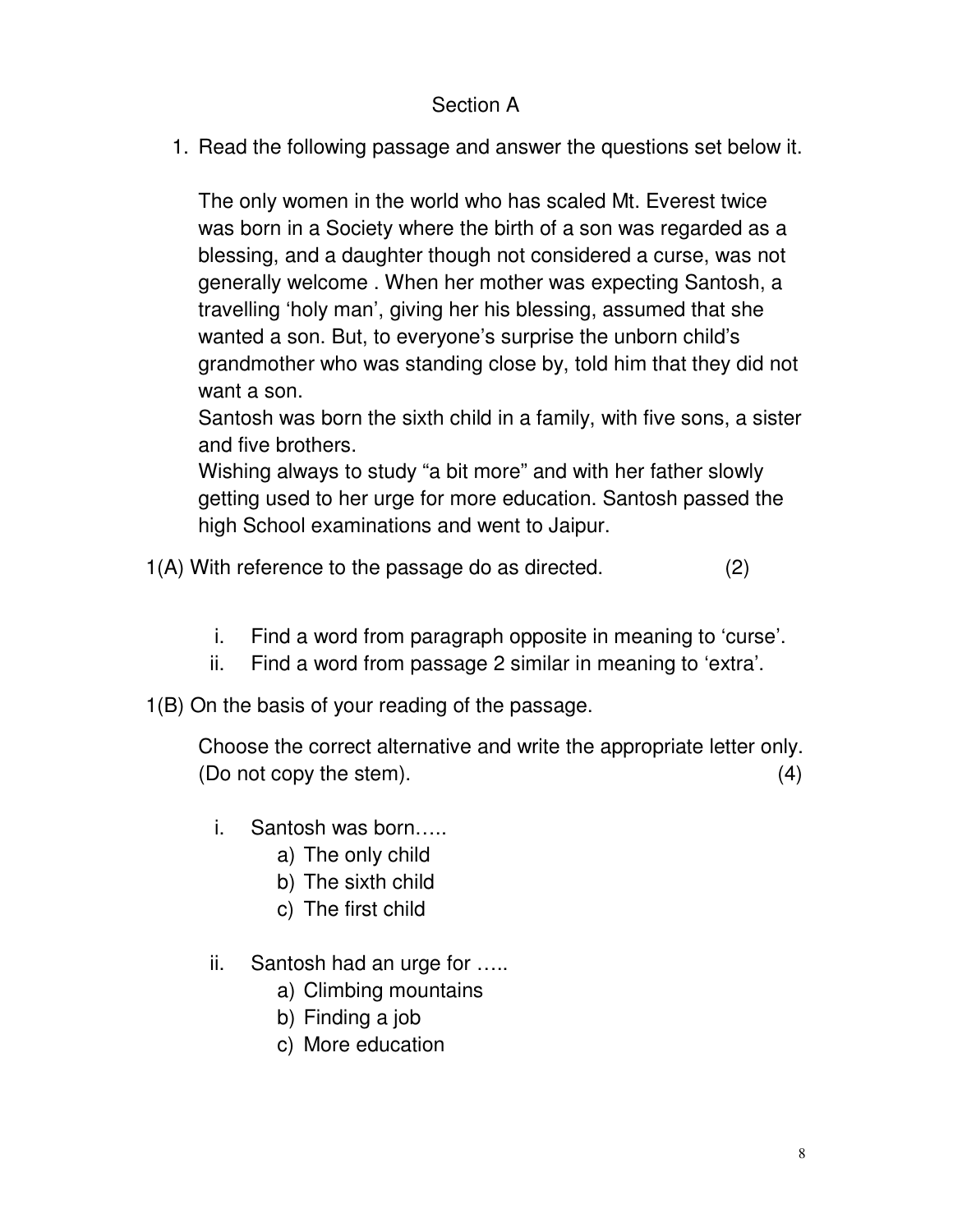- iii. The only woman who scaled Mt. Everest twice was born…
	- a) In a society which accepted the birth of a girl child.
	- b) In a society which regarded a girl as a blessing.
	- c) In a society where the birth of a son was a blessing.
- iv. Santosh's father was…..
	- a) Not allowing her to study further.
	- b) Keen in getting her married.
	- c) Was slowly accepting her wish to study more.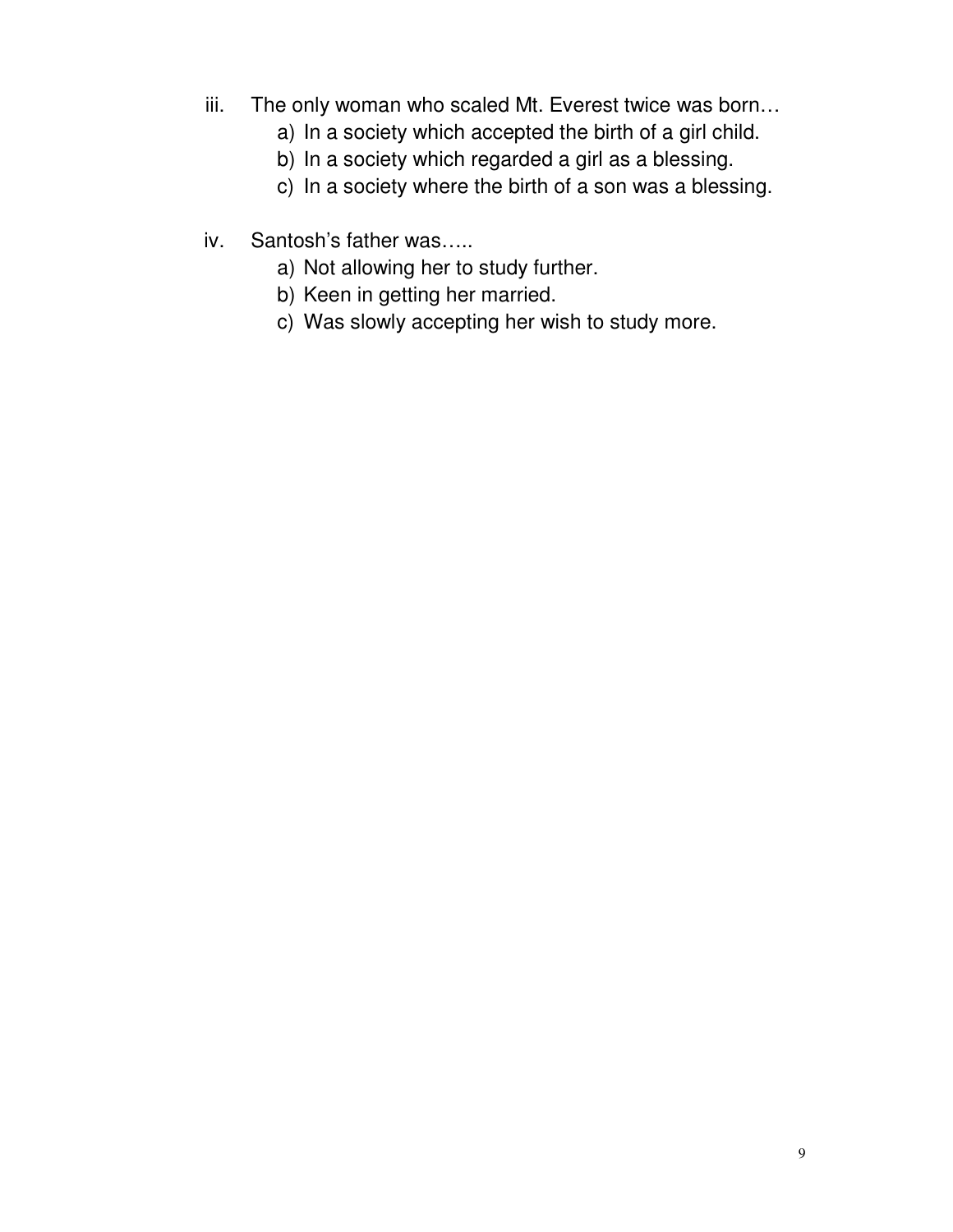2. Read the following passage and complete the tree diagram given below. (Do not draw the diagram). (5)

Scorpions are creatures with an evil reputation. Deaths from scorpion stings have been known in India, but in most cases the victims have either been small children or women in weak condition. The poison is rarely strong enough to kill a healthy man, but it can give him several hours of severe pain.

Scorpions avoid being seen, so they live under stones or fallen tree trucks, in deep burrows – and sometimes in shoes or slippers. There are over 35 different species of scorpions in the world and India provides a home for at least 80 of them.

One of our commonest species is the red scorpion. It has a reddish brown body, yellowish legs and a robust yellow tail with sting attached. Another common species is the knock Scorpion, a black and hairy beast. All scorpions are carnivorous, feeding mainly on insects. How such a wary creature as the cockroach allows itself to be caught by the slow moving scorpion us a marvel. The effect of the poison varies according to the size and health of the scorpion, and the constitution of the person who is sting.

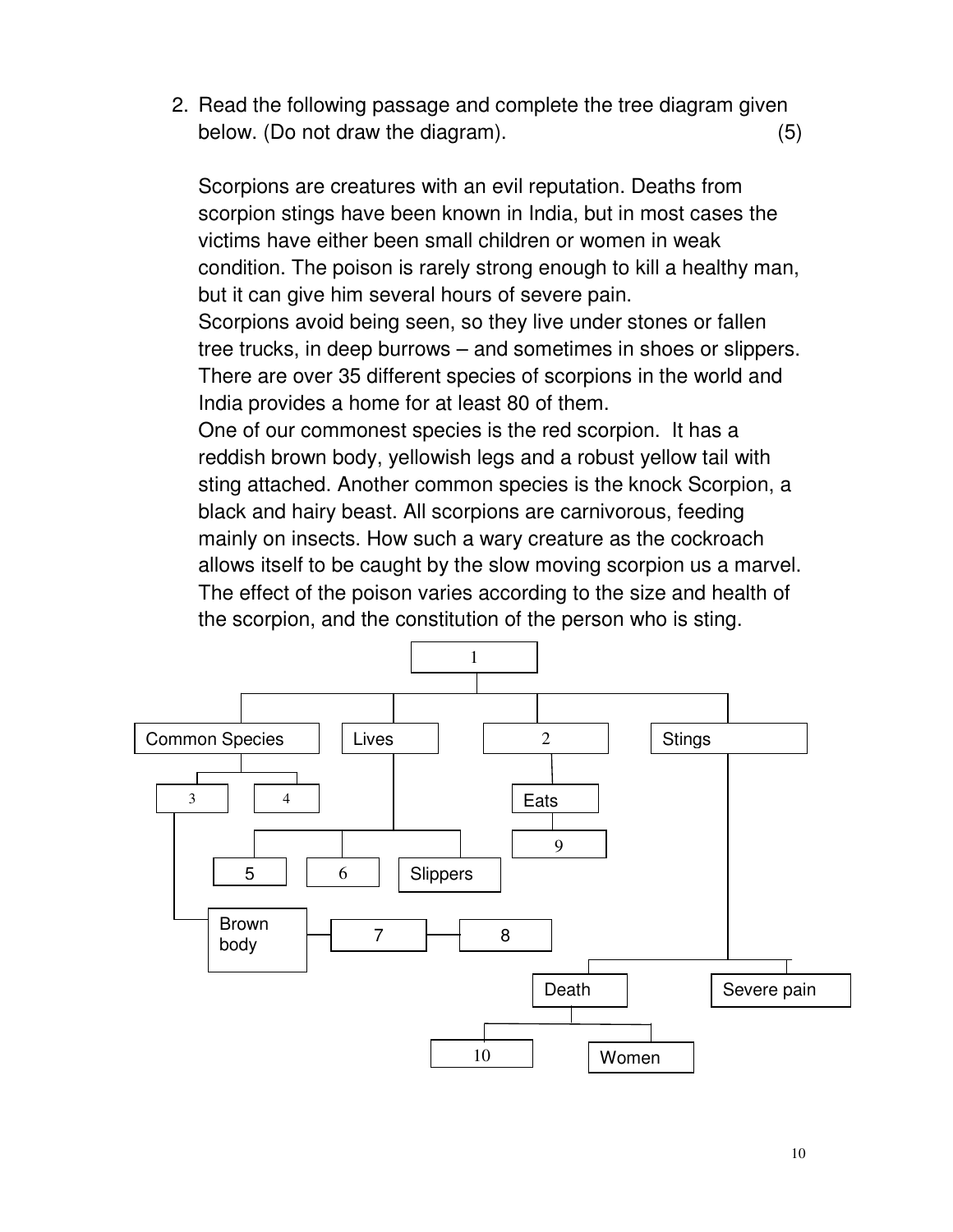3. Read the following passage and answer the questions set below it.

Nainital is a famous hill town of the Country. It is an unusually attractive place which provides a breathtaking view of the Himalayas. Nainital is rightly called the 'Lake District' of India because it is scattered with lakes in and around. Its Naini Lake is the most beautiful sight for all tourists. It looks all the more charming when its waters reflect sunrays in Shimmering ripples, surrounded by several hills on all sides. You can enjoy boat riding or paddling.

 In and around Nainital you can visit a number of places that captures one's heart. Situated 2.5 km away from the town, Snow view is accessible through cable car. It is one of the most – visited tourist spots. Based at an altitude of 2611 mts, Naina Peak is the highest peak of snow laden Himalayas. Gurney House, the former residence of John Corbelt and St. John's Church are worth seeing tourist spots.

3(A) With reference to the passage, do as directed.

- I. Find a word in paragraph 2 similar in meaning to 'attracts'.
- II. Find a word in paragraph 1 opposite in meaning to 'ugly'.

(1)

(1)

 3(B) On the basis of your reading of the passage answer the following in not more than 10 words each. (3)

- I. Why is Nainital called the 'Lake District' of India?
- II. Which is the Charming feature of Naini Lake?
- III. Name the tourist spots worth seeing in Nainital.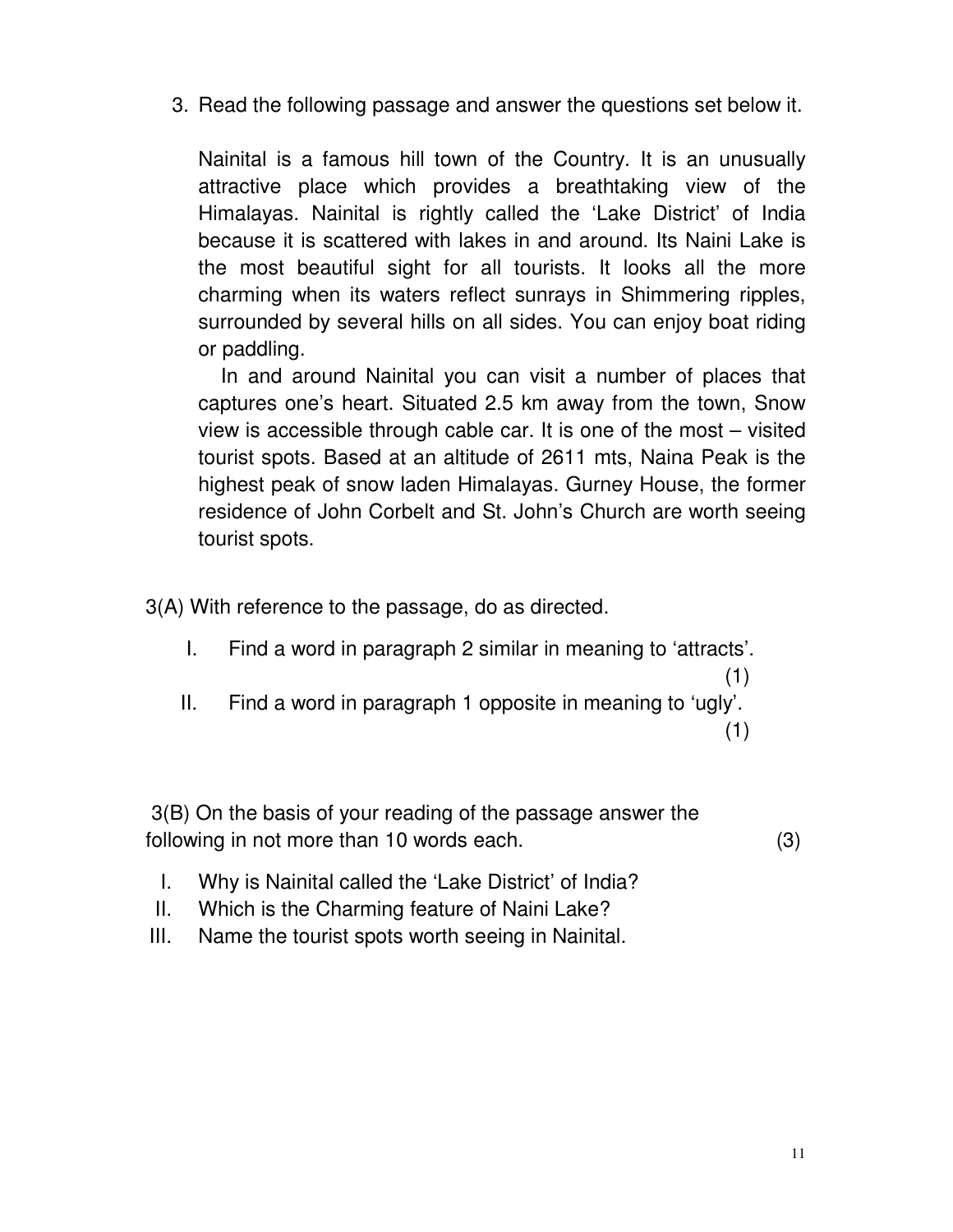# **Section B** (4)

## **4. A) With reference to the text complete the following by choosing the correct alternative.**

i) Courage was not the absence of fear but

- a) they can be taught to love
- b) the triumph over it.
- c) I was born free

### ii) A baker's family depicts a plump physique which proves that

- a) the baker and his family never starved.
- b) he and his family was prosperous.
- c) baking was a profitable profession.

iii) Valli did not go to the stall to have a drink because

- a) She saw the young cow lying dead in the middle of the road.
- b) She was afraid of losing her seat to other passengers.
- c) She did not have the money to buy the drink.
- iv) The Sermon of Benares reflects Buddha's wisdom
- a) about one inscrutable kind of suffering
- b) to seek enlightenment concerning sorrows.
- c) to be free from sorrow.

## **4B). Answer the following questions in about 10 words each: (Any four) (8)**

i) Why was lencho angry when he counted the money?

- ii) Why did Anne Frank decide to keep a diary?
- iii) What does the Indian legend say about the discovery of tea?
- iv) What adventure sports are available at Coorg ?

v) What pained Mandela when he remembered the freedom fighters of the past?

vi) According to Buddha, what kind of life does man experience in this world?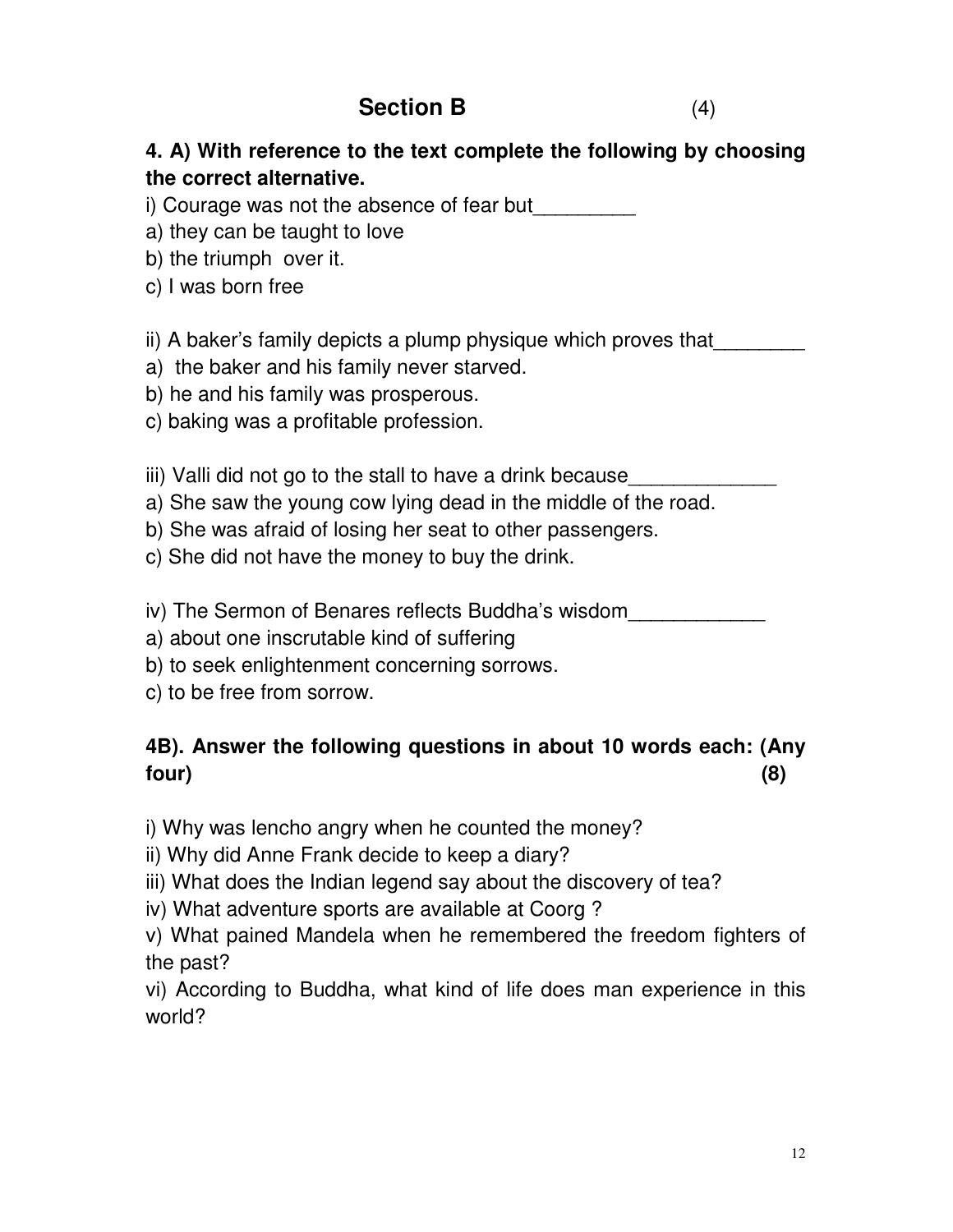## **4C). Read the following extracts carefully and answer the questions that follow in 15 to 20 words each ( Any two) (4)**

i) " God if you don't help me, my family and I will go hungry this year" why did the writer need God's help?

ii) " After a minute or so he uttered a joyful scream"

Why was the seagull so happy?

iii) "May we start now, Madam?

Why does the conductor refer to Valli as Madam?

## **4D) Choose the correct meaning of the underlined word:- (2)**

i) His father and mother had come around calling him shrilly upbraiding him.

- a) perfecting
- b) taunting
- c) scolding

ii) The most laidback individuals become converts to the life of high energy adventure

- a) relaxed
- b) best
- c) courageous

## **5 .A. Read the extracts given below and answer the questions that follow in not more than 10 words each:-**

- i) The way a crow Shook down on me The dust of snow From a hemlock tree
- a) Name the poet of the poem? (1)
- b) What is meant by 'hemlock'? (1)
- ii) I would not intrude on him A dime another ball is worthless Now, he senses first responsibility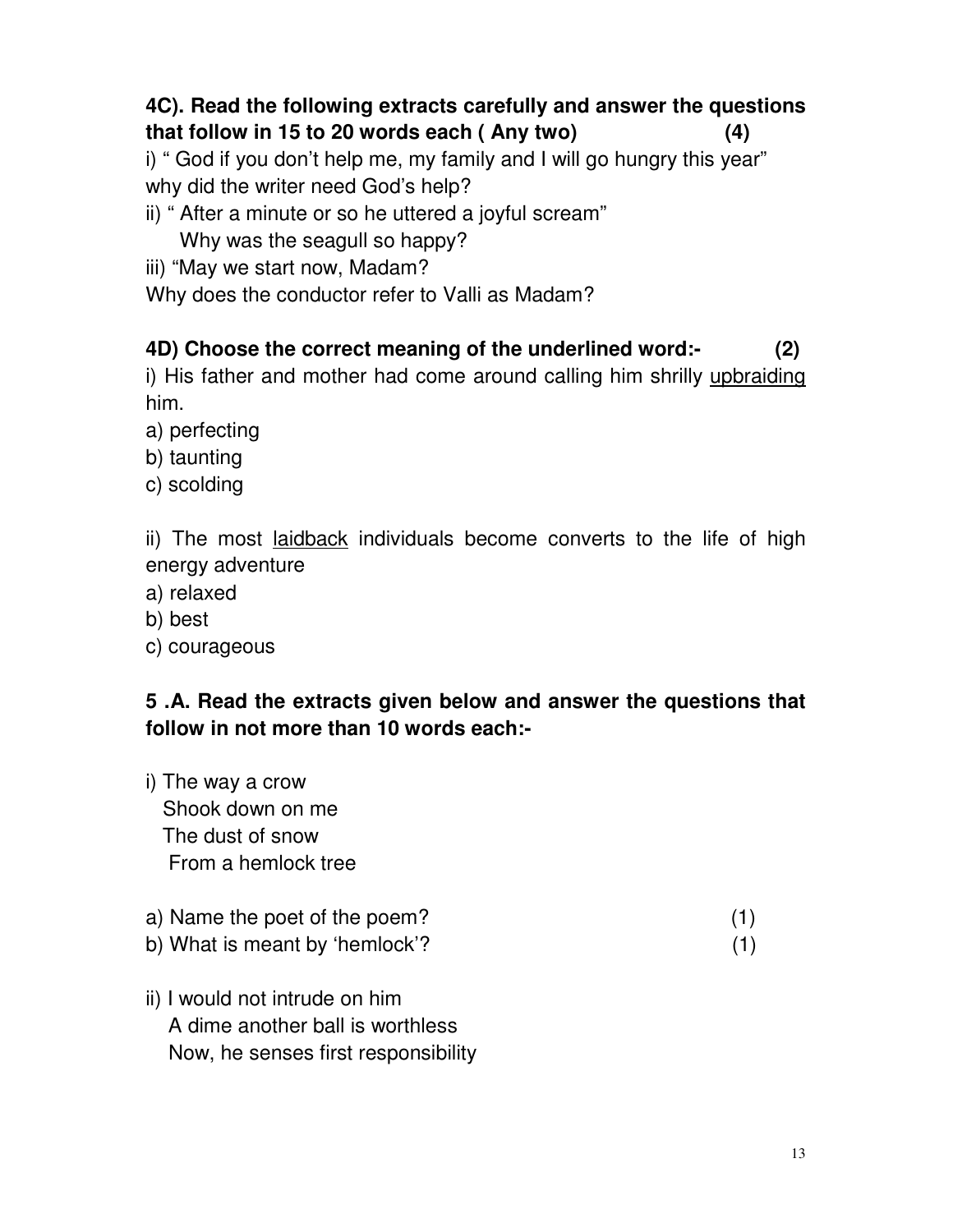a) What happened to the ball? (1)

b) What was the boy's first possession? (1)

## **5B. Answer the following questions in 10-15 words each:- (4) (Any two)**

i) What is the central idea of the poem 'Trees"?

ii) What do 'fire' and 'Ice' represent for the poet?

iii) What does the poet suggest, to identify the lion and the tiger?

iv) How does Leslie Norris bring out the contrast in the life of a tiger in the zoo and that in it's natural habitat?

## **6. Answer the following questions in 10 – 15 words each:- (Any two) (6)**

i) Give a brief character sketch of Hari, the boy thiet?

ii) Why does Horace get angry when he hears anyone talk about 'honour' among thieves?

iii) Explain how Noodles played an important role in ' The Book that saved the Earth'?

iv) Do you agree with the statement 'Griffin, was a brilliant scientist but a lawless man'. Why?

v) How did Bholi's teacher play an important role in changing the course of her life?

## **Section C**

## **7.A. Fill in each blank with a suitable word given in brackets: (3)**  (but, over, and)

i) happiness depends upon how we look at life.

ii) the air was bitterly cold \_\_\_\_\_\_\_\_ he could not do without clothes.

iii) Maddie was glad she would not have to make fun of Wanda.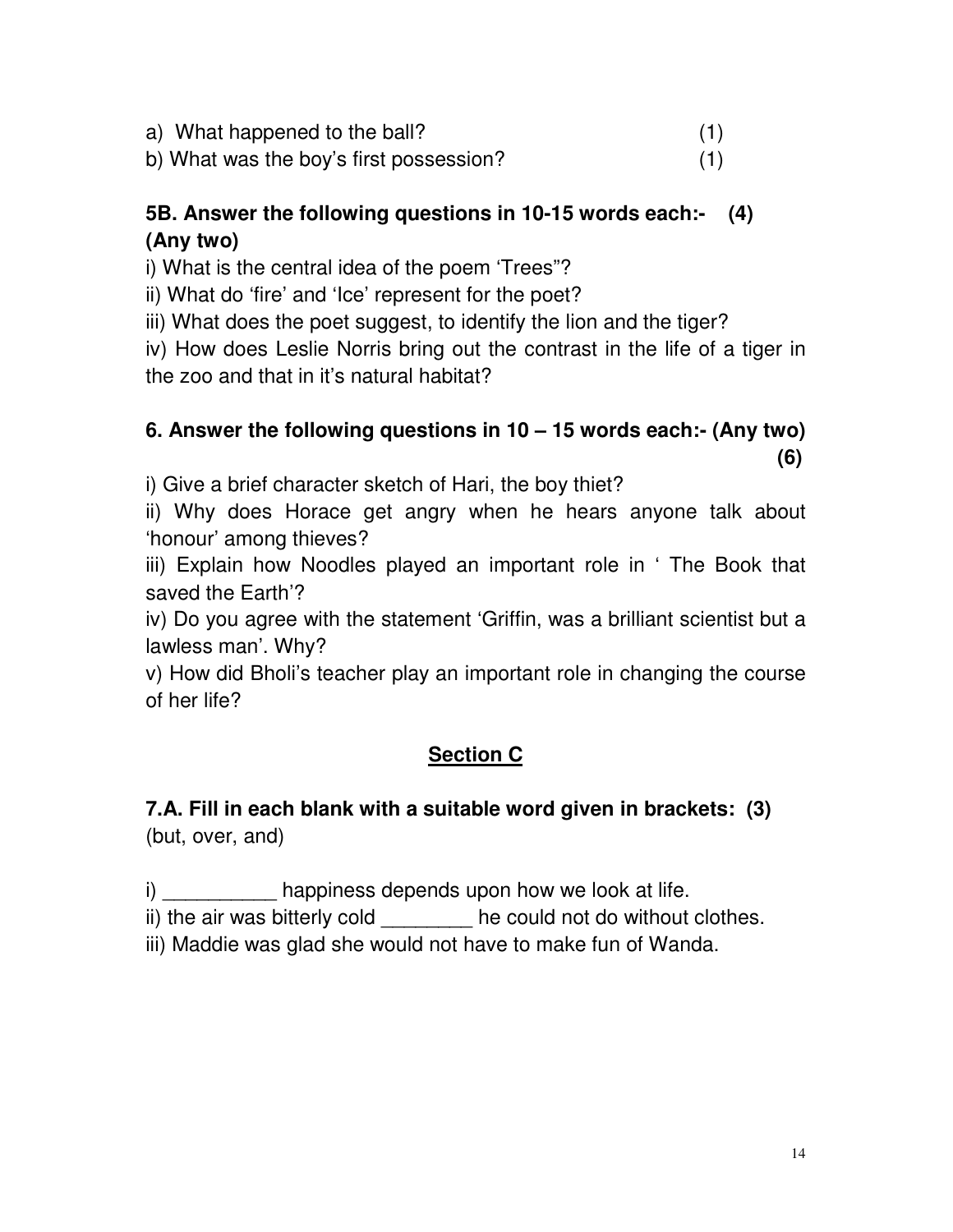7.B. What would you say if you were the speaker in the following situations? (3) Your younger brother eats unhygienic food form the vendors. Instruct

him about the risk involved. Frame 3 sentences using each of the modals given below.

must, shouldn't, can

Use each modal only once.

7.C. Do as directed in the sentences given below (4)

i) India got its freedom on  $15<sup>th</sup>$  August 1947

(Add a question tag)

ii) Ravi is tall in the class (Change to Superlative)

iii) The Lion chased the deers. (Change the gender)

iv) He was able to do his homework quickly. (Use prefix)

7.D. Report what was said by Deepa and Sarita using the appropriate reporting verbs: (3)

i) "What about having a party on Saturday." (Deepa to Sarita)

ii) "Yes, let's invite everybody from the neighbourhood." (Sarita to Deepa)

iii) "That's a good idea. Then, even if there is noise no one will complain."

(Deepa to Sarita)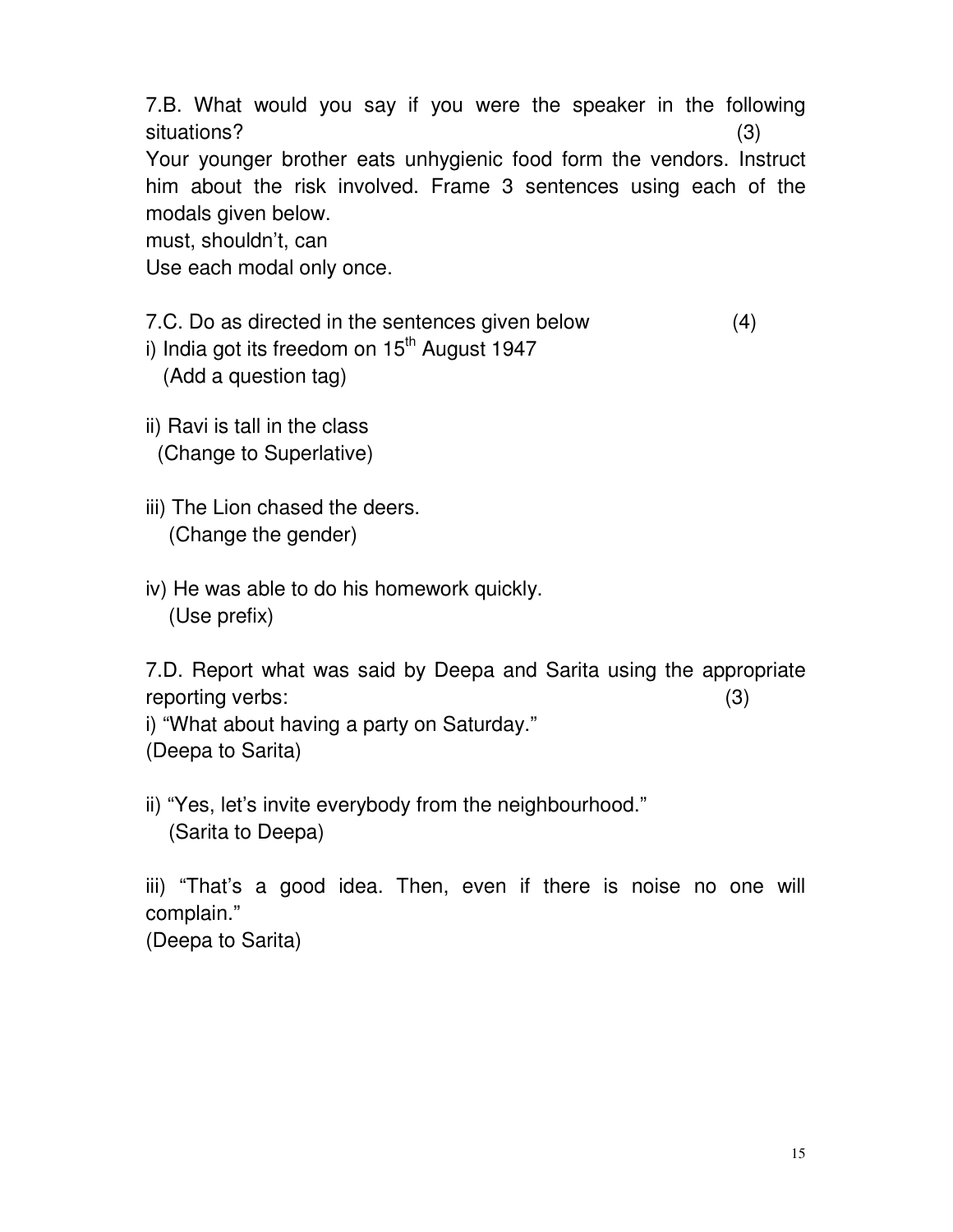7. E. Fill in the blanks using the correct verb forms of the verb given in brackets:- (3)

i) Dr. Satish Kumar\_\_\_\_\_\_\_\_ in Vasco (born)

ii) But he \_\_\_\_\_\_\_\_\_ abroad for 3 years (go)

iii) He **the best employee award in 1992 (award)** 

Section D (3) 8 .A. Recently a survey was conducted in Goa on 'road accidents'. The only question asked was 'what is the main factor responsible for road accidents in Goa?

The results are shown in the following pie chart

| A- Bad roads<br>B- Rash driving<br>B <sub>1</sub><br>C- Use of mobiles by the riders<br>A<br>Increase in the number of vehicles.<br>D-<br>D |  |
|---------------------------------------------------------------------------------------------------------------------------------------------|--|
|---------------------------------------------------------------------------------------------------------------------------------------------|--|

Look at the pie-chart and in 45-50 words write a summary of the results and your comments.

OR

Given below is a bar diagram comparing particular quantities. Write a short report. Divide your report into two paragraphs, each one pertaining to one quantity.

Graph to show the number of tourist visiting some of the tourist spots in the state in 2008 ( 45-50 words)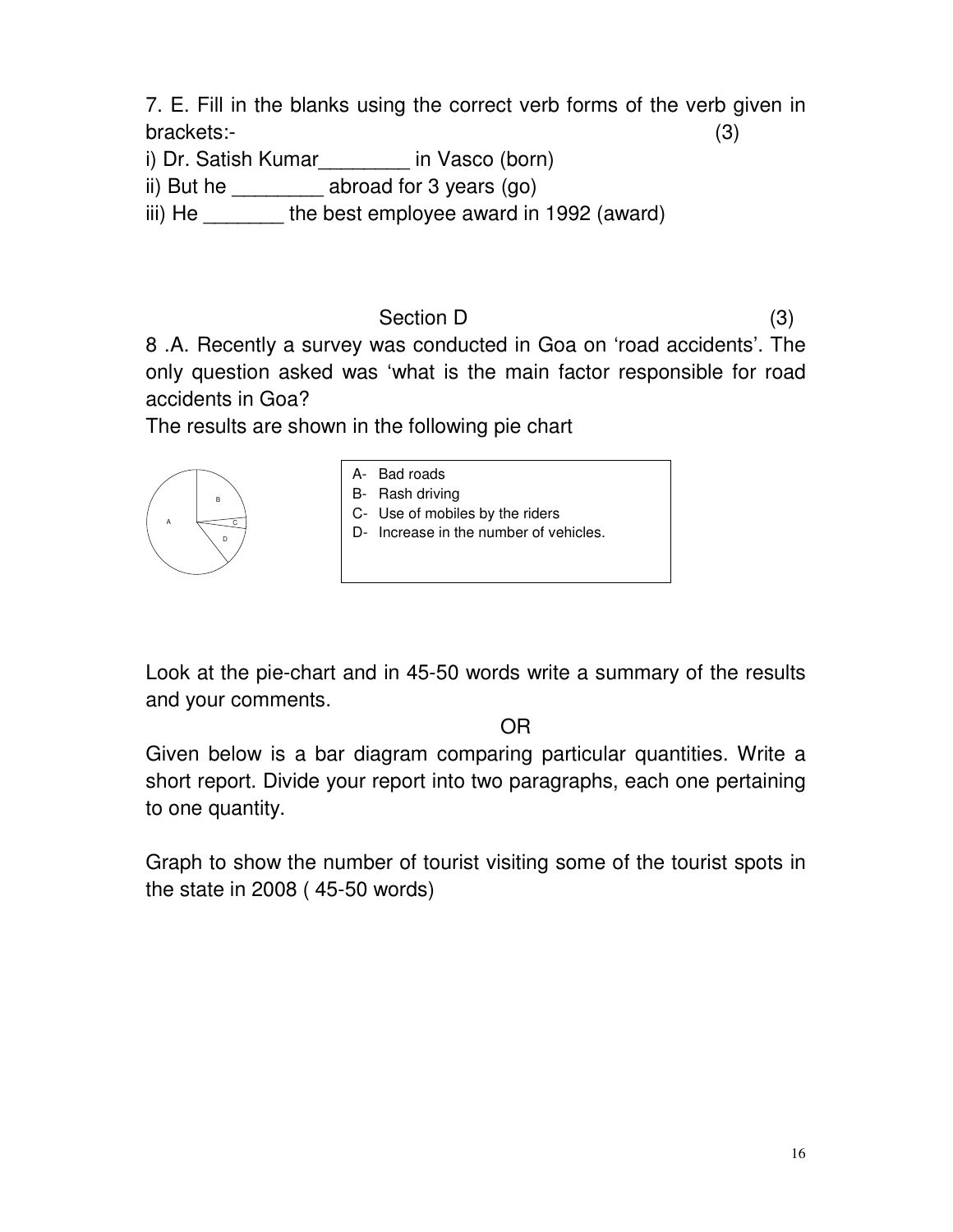

B. Given below is a picture that shows the scene of a literate customer at the grocery shop. Write two paragraphs in 50-60 words. You may include your views on it. (5)

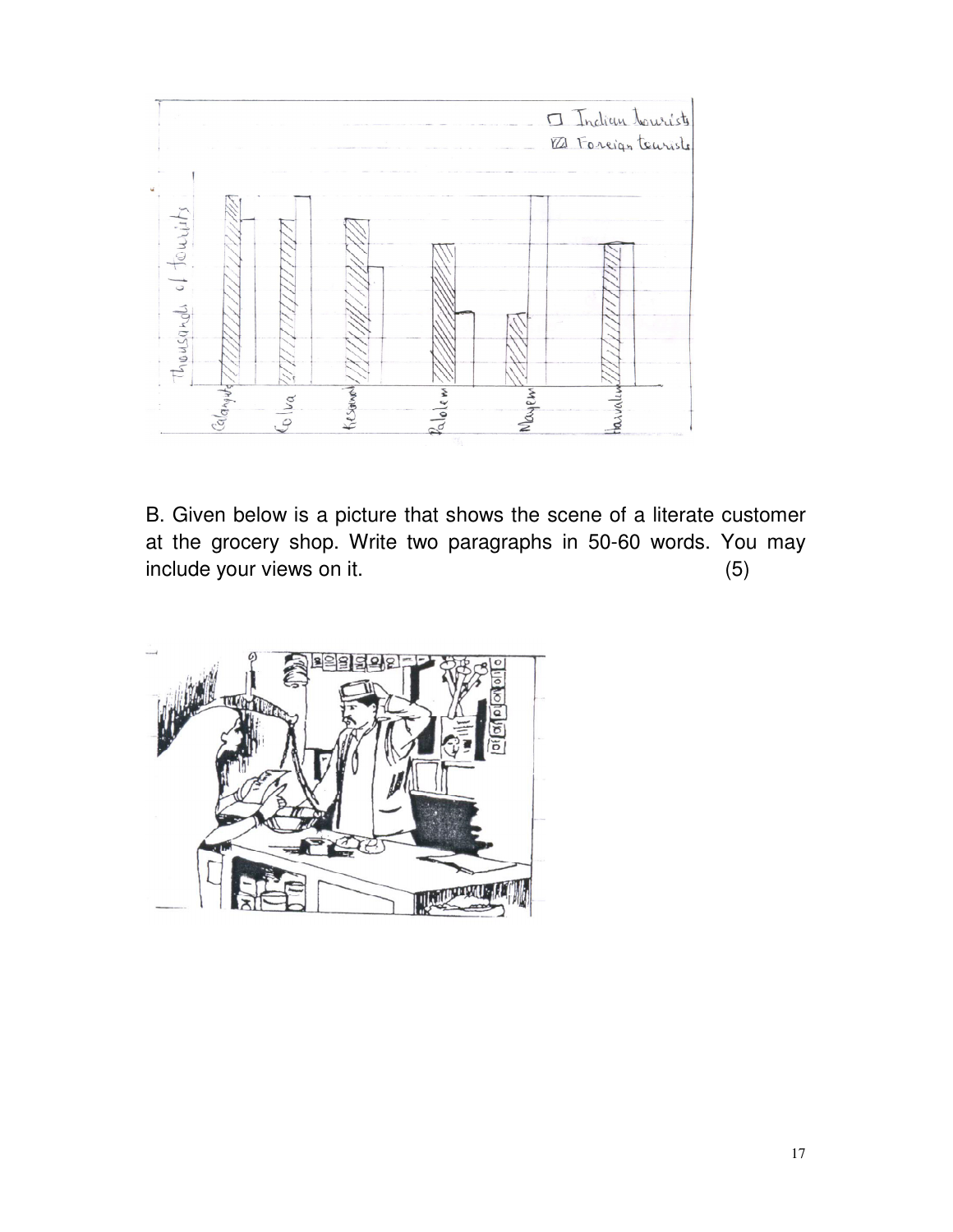9. You are SharmilaNaik/ Santosh Desai residing at KhobraVaddo Calangute. Write a letter to your aunt thanking her for a gift. (5)

**OR** Service Service Service Service Service Service Service Service Service Service Service Service Service Service Service Service Service Service Service Service Service Service Service Service Service Service Service S

You are a villager from Siolim, Mr. Vallab Naik/Sheela Bhagkar. You are shocked to notice the illegal cutting of trees in your area. Write a letter to the Sarpanch, Siolim Bardez Goa, expressing your concern and suggest ways to stop this.

10. At the end of the day Mohan is writing down an entry in his personal diary. Using the points he has noted down throughout the day, help him to write a paragraph of about 20-25 words. (3)

Points :-

Woke up- middle of the night-smell of smoke- rushed downstairs kitchen full of smoke.

OR

In order to save electricity, you want to purchase a solar heater. To book it, you have to send an advance of Rs. 500/- to Messrs Solar Technologies, A-13, Industrial Complex, Faridabad by Money Order. Fill in a Money Order Form with the information given here. You are Gaurav living at F-246, Mayur Vihar Delhi.

|       | <b>Indian Money Order</b>              |  |
|-------|----------------------------------------|--|
| To    |                                        |  |
|       | The Postmaster PO<br>The Postmaster PO |  |
|       | Pay Rupees                             |  |
|       |                                        |  |
|       |                                        |  |
|       | <b>PIN</b>                             |  |
| Date  | Sender's Signature                     |  |
| MO No | Date                                   |  |